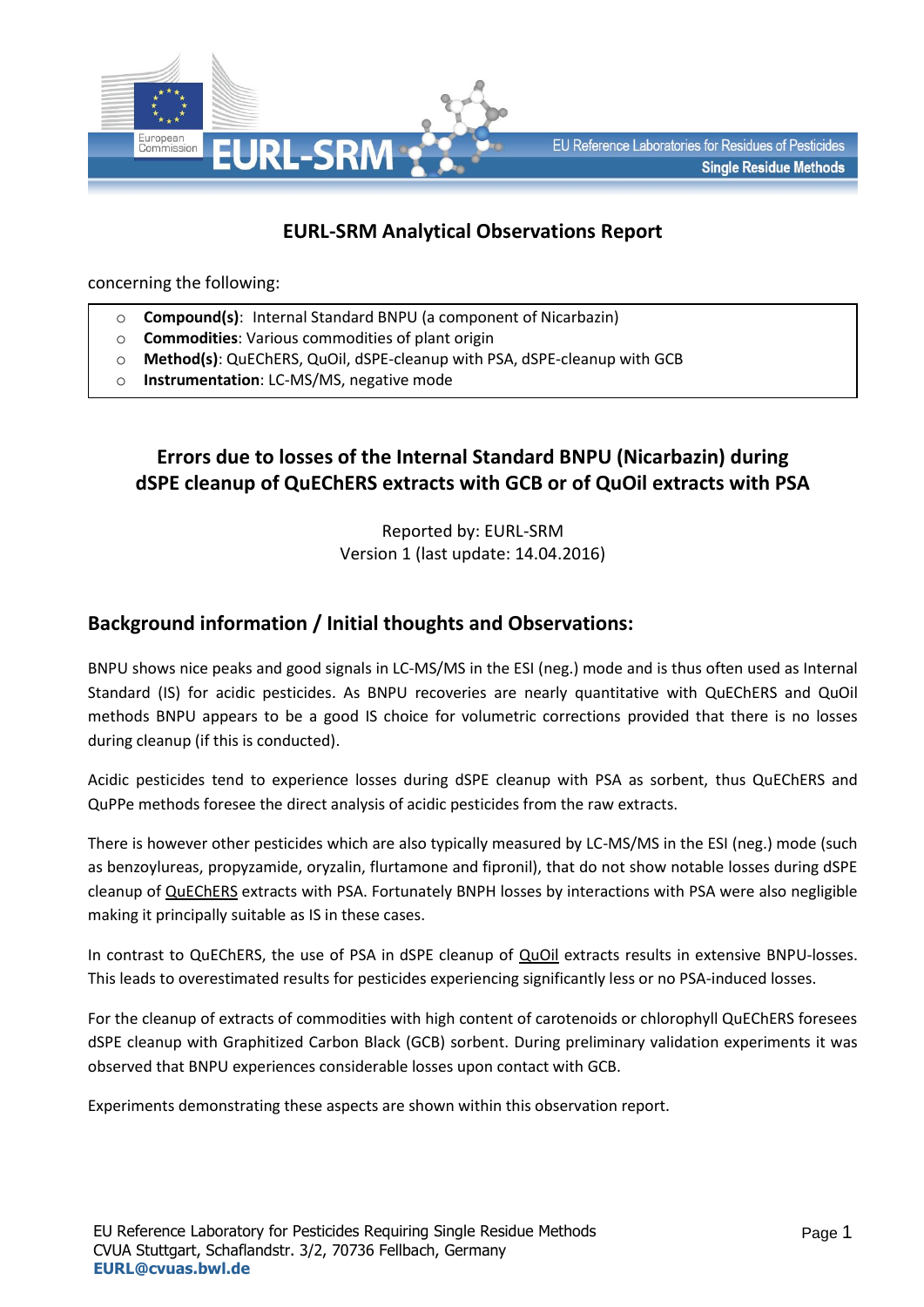

#### **Compound profile**

| 1,3-bis(4-nitrophenyl)urea (BNPU) |                                                                                                                                                                                                                                                                               |          |
|-----------------------------------|-------------------------------------------------------------------------------------------------------------------------------------------------------------------------------------------------------------------------------------------------------------------------------|----------|
| <b>Mode of action</b>             | A component of nicarbazine (an equimolar complex<br>between BNPU and HDP (4,6-dimethyl-1H-pyrimidin-2-one<br>(= 2-hydroxy - 4,6 dimethylpirimidine).<br>HDP is reported to improve the bio-assimilation of the<br>active component BNPH). It is is used as a coccidiostat for | NН<br>NΗ |
| Synonym                           | chickens and pigeons.<br>4,4'- dinitrocarbanilide (DNC)                                                                                                                                                                                                                       |          |
| LogP                              | 3.0 (calculated by chemicalize.org) at pH 0-9                                                                                                                                                                                                                                 |          |
| <b>Water solubility</b>           | 46 ppb (pH 7) (Nicarbazin)                                                                                                                                                                                                                                                    |          |
| pKa                               | 10.8 (calculated by chemicalize.org), very weakly acidic at the urea group                                                                                                                                                                                                    |          |
| <b>Registration Status</b>        | Not approved within the EU                                                                                                                                                                                                                                                    |          |
| Formula                           | $C_{19}H_{18}N_6O_6$                                                                                                                                                                                                                                                          |          |

### **Experiments conducted and observations:**

In order to study BNPU-losses more closely various QuEChERS and QuOil extracts were cleaned-up by dSPE with PSA and GCB as sorbents (see Table 1). The herbicide propyzamide, which was previously shown not to be affected by PSA or GCB was used as Internal Standard in these experiments.

#### **Table 1: Recovery rates for BNPU, n=2, spiking: 0.1 µg/mL raw QuEChERS extract or raw QuOil extract or acetonitrile (measured by LC-MS/MS in ESI negative mode)**

| <b>Method used to</b><br>produce raw<br>extract to be<br>spiked  | <b>Commodity extracted by</b><br>this method | dSPE cleanup approach tested                                                      | <b>Recovery</b><br>rate BNPU<br>% |
|------------------------------------------------------------------|----------------------------------------------|-----------------------------------------------------------------------------------|-----------------------------------|
| <b>QuEChERS</b>                                                  | Spinach                                      | GCB-1 (2.5 mg GCB / 150 mg MgSO <sub>4</sub> per mL)                              | 26                                |
|                                                                  | Spinach                                      | GCB-2 (7.5 mg GCB / 150 mg MgSO <sub>4</sub> per mL)                              | 9                                 |
|                                                                  | None (10 mL water used)                      | GCB-1 (2.5 mg GCB / 150 mg MgSO <sub>4</sub> per mL)                              | $\mathbf{1}$                      |
|                                                                  | Cucumber                                     | PSA (25 mg PSA / 150 mg MgSO <sub>4</sub> per mL)                                 | 103                               |
|                                                                  | None (10 mL water used)                      | PSA (25 mg PSA / 150 mg MgSO <sub>4</sub> per mL)                                 | 103                               |
| QuOil                                                            | Olive Oil                                    | PSA (25 mg PSA / 150 mg MgSO <sub>4</sub> per mL)                                 | 22                                |
|                                                                  | Hazelnut                                     | PSA (25 mg PSA / 150 mg MgSO <sub>4</sub> per mL)                                 | 43                                |
|                                                                  | Hazelnut                                     | PSA+W (25 mg PSA / 150 mg MgSO <sub>4</sub> + 50 $\mu$ L H <sub>2</sub> O*per mL) | 98                                |
| <b>None</b>                                                      | Pure acetonitrile                            | PSA (25 mg PSA and 150 mg MgSO4 per mL)                                           | 23                                |
| * Water added after extraction but before cleanup (50µL to 1 mL) |                                              |                                                                                   |                                   |